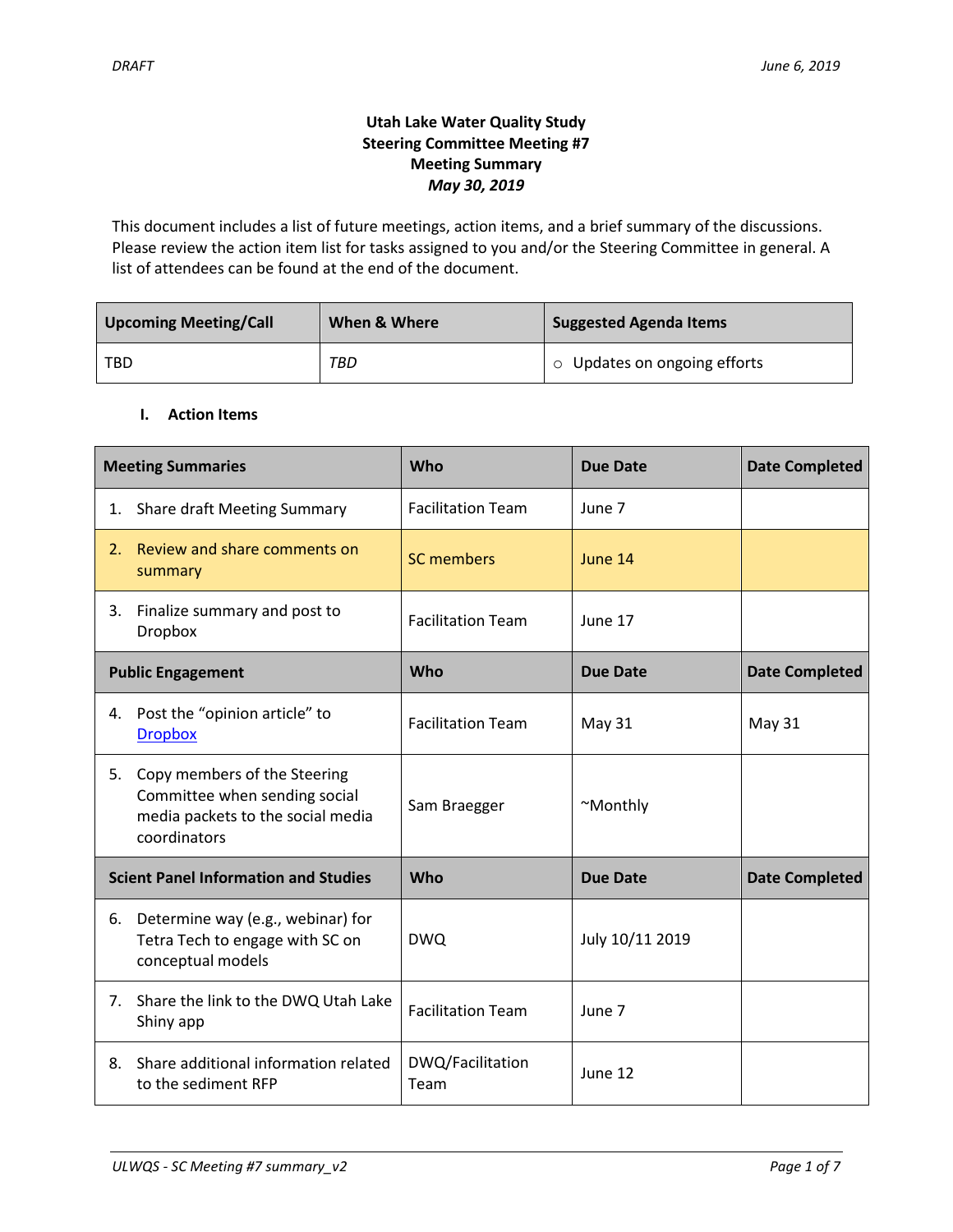| Respond via email with approval or<br>9.<br>rejection of DWQ's selection of a<br>team to complete the sediments<br>study                                                   | <b>Steering Committee</b>    | June 21         |                       |
|----------------------------------------------------------------------------------------------------------------------------------------------------------------------------|------------------------------|-----------------|-----------------------|
| 10. Review the Approaches for<br><b>Developing Numeric Nutrient</b><br>Criteria Literature Review document                                                                 | <b>Steering Committee</b>    | June 28         |                       |
| <b>POTW Planning and Upgrades</b>                                                                                                                                          | Who                          | <b>Due Date</b> | <b>Date Completed</b> |
| 11. Upload meeting presentations (from<br>POTWs/municipalities, Science<br>Panel Chair, etc.) to Dropbox                                                                   | <b>Facilitation Team</b>     | June 14         |                       |
| 12. Develop a Water Reuse discussion<br>for a future Steering Committee<br>meeting                                                                                         | <b>DWQ</b>                   | Sept/Oct 2019   |                       |
|                                                                                                                                                                            |                              |                 |                       |
| <b>Initial Charge (to SP from SC)</b>                                                                                                                                      | Who                          | <b>Due Date</b> | <b>Date Completed</b> |
| 13. Edit the Charge document to<br>remove the term "future," share<br>with SC, and evaluate support                                                                        | <b>Facilitation Team</b>     | June 21         |                       |
| 14. Re-consider the Charge and the<br>timeline for appropriateness and<br>feasibility (specifically discuss how<br>the last question fits given progress<br>made thus far) | <b>Science Panel</b>         | July 10-11      |                       |
| <b>Algal Treatment RFP</b>                                                                                                                                                 | Who                          | <b>Due Date</b> | <b>Date Completed</b> |
| 15. Share the RFP with the Steering<br>Committee                                                                                                                           | ULC/DWQ/Facilitation<br>Team | June 7          |                       |

# **II. Meeting Recording**

A recording of the meeting (also available on the DWQ website in the near future) can be found at the following link: **[http://resolv.adobeconnect.com/pri5w9id0qjs/](http://resolv.adobeconnect.com/pri5w9id0qjs/?OWASP_CSRFTOKEN=7ca81049a53e9527e83739d456d5cf42a195f27b416a9cb77f7d6ac50a91ae4f)**. Please use the video scroll bar along the bottom of the recording window to find the appropriate time in the webinar recording for the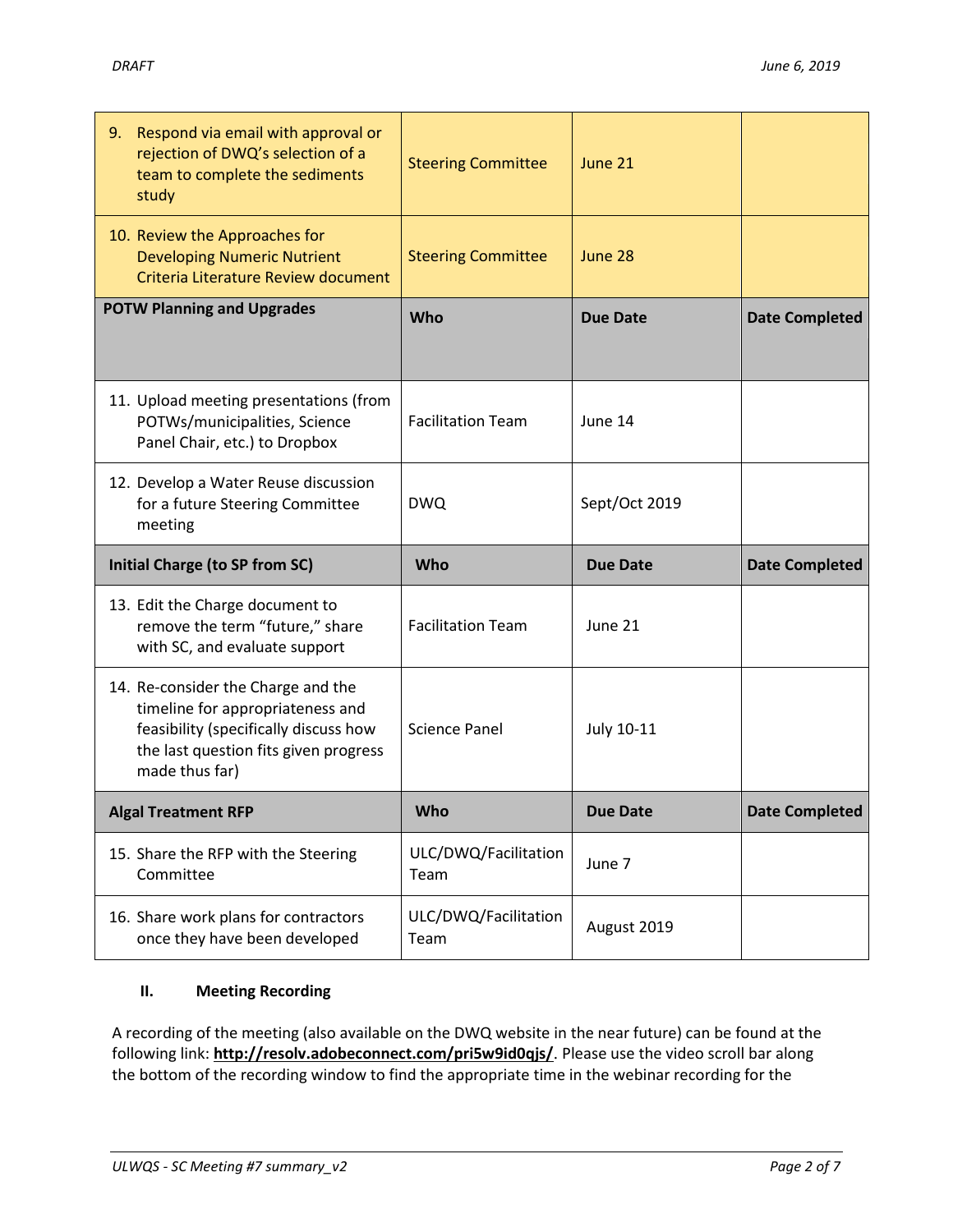session you would like to watch. There are bookmarks in the 'Events Index' on the left side of the screen identifying each session.

### **III. Key Points of Discussion**

### Welcome and Agenda Review

Meeting Facilitator Paul De Morgan, RESOLVE, welcomed everyone to the meeting and invited the cochairs to make opening comments. Erica Gaddis, ULWQS Steering Committee Co-Chair, expressed her appreciation for the presence of all Steering Committee members and stated the importance of the meeting to update the Steering Committee on the progress of the Science Panel and their technical consultant. Sam Braegger, ULWQS Steering Committee Co-Chair alternate (to Eric Ellis), welcomed everyone to the meeting.

Mr. De Morgan then asked each of the Steering Committee members, the DWQ staff, and the members of the public to introduce themselves. Following these introductions, Mr. De Morgan went over the agenda and the documents distributed to the members of the Steering Committee.

## Update on Public Engagement Activities

Sam Braegger, Co-Chair alternate, gave an update on the public engagement activities related to the Utah Lake Water Quality Study. He described how the project website has been both revamped and improved and described the social media posts related to the ULWQS that have been made by the Utah Lake Commission (ULC) in recent months. Mr. Braegger went further to describe the reach that the social media posts have had (# of views) and the improved reach from additional sharing by partner organizations (such as those represented on the Steering Committee). He also presented a series of three potential social media posts that had been drafted by the ULC, which were approved by the Steering Committee during the meeting. Mr. Braegger described a proposed approach for him to share media packets with the social media coordinators for each organization on a (roughly) monthly basis for them to distribute. Finally, he shared a list of summer festivals that the ULC will attend to promote the ULWQS. He suggested that members of the Steering Committee could consider attending the events and helping to man the ULC's booth at each event if they are available and interested.

#### Update on Science Panel Activities

Mitch Hogsett, ULWQS Science Panel Chair, provided an update on the recent progress made by the Science Panel and their technical consultant as they work to answer the questions in the Charge document developed by the Steering Committee. Mr. Hogsett described the work products that have been under development including the approach (to developing numeric nutrient criteria) framework document, conceptual models (of Utah Lake), data characterization, uncertainty guidance document, data gaps analysis, and strategic research plan. Members of the Steering Committee asked several questions about the details of the conceptual model of Utah Lake and the analysis of water quality data which sparked some discussion. Additionally, members of the Steering Committee requested that certain materials related to the work products be shared with the group. Mr. Hogsett agreed to relay some of the Steering Committee's questions to the Science Panel for their consideration and response. The Facilitation Team committed to making the materials available to the Steering Committee.

#### Utah Lake Near-Term RFPs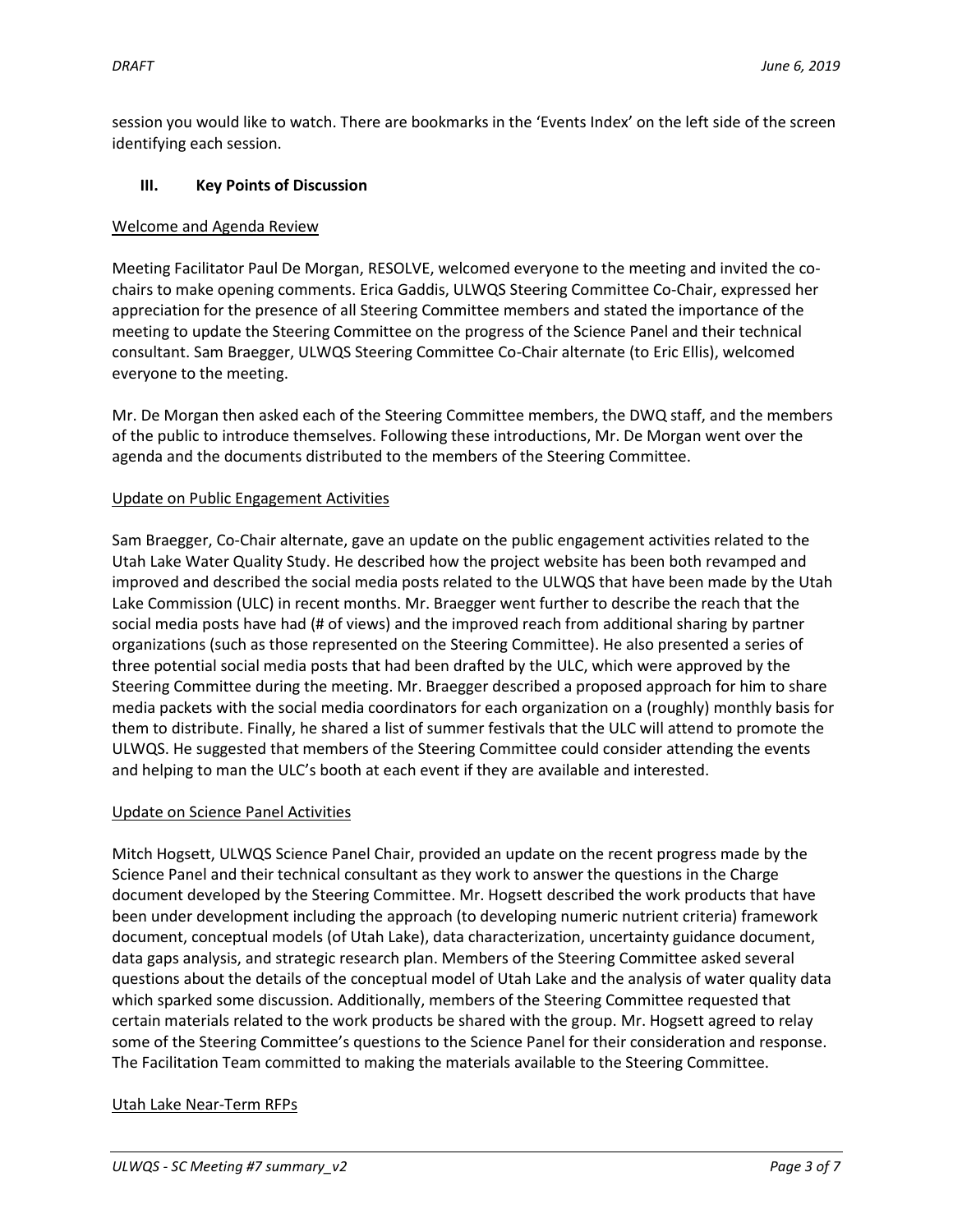Scott Daly, DWQ, described the process that the Science Panel (and their technical consultant) went through to develop and prioritize specific research questions from the Charge document developed by the Steering Committee. Mr. Daly explained that the Science Panel developed numerous ideas for research studies to address the questions posed in the Charge. Following a prioritization exercise, three of the research studies were prioritized for the summer of 2019 including a nutrient bioassay experiment, a benthic sediment study, and a paleo-limnological study. He continued to explain that RFPs for all three studies were developed by the technical consultant under the direction of the Science Panel and were released by DWQ. An evaluation team (consisting of the independent members of the Science Panel and Mr. Daly) selected proposals for funding for two of the three studies (bioassay and paleo). Members of the Steering Committee requested the names of the individuals on the teams that were selected for funding, and additional information about why they were selected instead of the other teams that submitted proposals. Mr. Daly responded and went on to explain that more information had been requested from the groups that submitted proposals for the sediments study and that a selection would be made as soon as the selection committee is able to obtain that information and review the updated proposals.

Mr. Daly explained that DWQ would like to solicit approval from the Steering Committee for hiring the teams selected by the evaluation committee for the bioassay and paleo studies. The Steering Committee agreed to approve the selections of contractors for the two studies and an agreement was made for the work plans for all three studies to be shared with the group as soon as they are developed. DWQ will share updated information related to the responses to the sediments RFP once they become available. Mr. Daly explained that with this approval from the Steering Committee, DWQ will work to solicit approval on all three studies from the Water Quality Board at their June 26 meeting and proceed with the studies as soon as the work plans have been finalized.

#### Update on POTW Planning and Upgrades

Erica Gaddis, Steering Committee Co-Chair, gave an overview of the 2015 Technology-Based Phosphorus Effluent Limit (TBPEL Rule) requiring publicly owned treatment works (POTW) compliance with the 1 mg/L total phosphorus standard by January 1, 2020. Ms. Gaddis explained that the rule allowed for variances under a series of different conditions. She continued to describe the situation for each of the municipalities with POTWs surrounding Utah Lake and how each of them is planning to enter into compliance with the rule. Several questions and comments from members of the Steering Committee related to the potential for reuse of treated effluent led to some discussion related to the potential for diminished inflows to Utah Lake. Mr. De Morgan suggested that there may be interest among the group in an organized discussion of water reuse at a future meeting. Several members of the Steering Committee confirmed that they thought this would be a good idea.

Following Ms. Gaddis' summary, representatives from several of the organizations affiliated with POTWs that discharge to Utah Lake provided more detail on each of their planning efforts as they relate to compliance with the TBPEL Rule. Juan Garrido (Springville City) presented on Springville's efforts to evaluate chemical treatments to their wastewater to enter into compliance with the TBPEL Rule. Mr. Garrido explained that once the city has a better understanding of which treatments are most promising, it will apply for a variance from DWQ.

Rich Mickelson, Timpanogos Special Service District (SSD), gave a presentation on Timpanogos SSD's efforts to comply with the TBPEL Rule. Timpanogos received a variance from DWQ to meet the TBPEL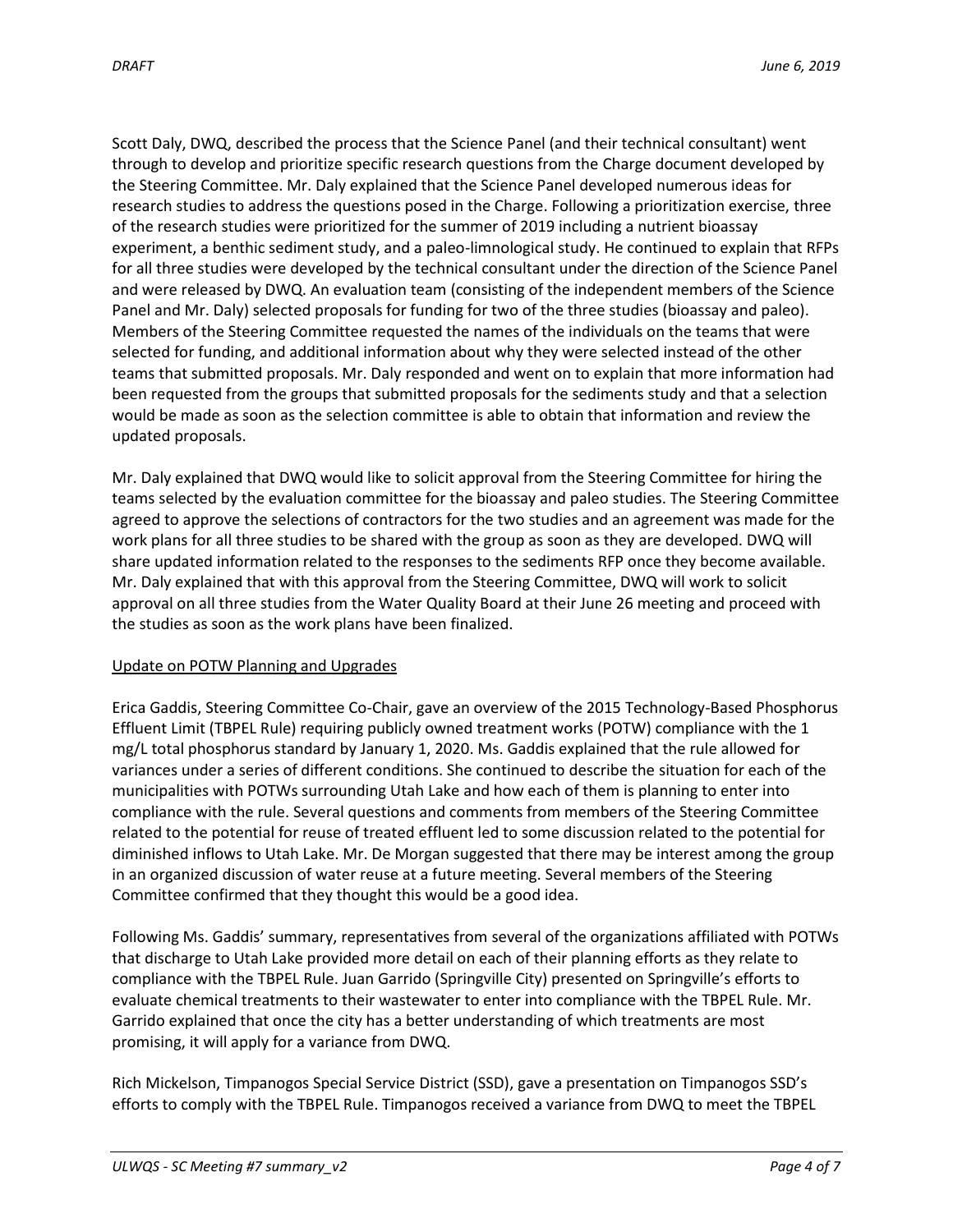Rule in a phased approach, where the POTW reduces the concentration of phosphorus in its effluent every couple of years. Mr. Mickelson explained that Timpanogos is considering experiments to evaluate the effects of nutrient reduction on Utah Lake.

Neal Winterton, Orem City, explained that the city is reaching the capacity of their current facility and they are evaluating upgrade options as they are considering expansion. Mr. Winterton explained that Orem is looking at water reuse and utilizing treated effluent as irrigation water for city fields and a golf course.

Cory Piece, Spanish Fork City, explained that Spanish Fork City's plant is old and has a lot of differed maintenance needs. Mr. Pierce explained that the city hired a consultant to evaluate upgrading or replacing their facility. He also referenced a regionalization study that is taking place to consider whether a regional plant (shared among several municipalities) would make the most sense.

Scott Daly, DWQ, gave an overview of DWQ's efforts to analyze the potential effect of various alternatives for wastewater discharge locations into Utah Lake. Mr. Daly explained that DWQ is developing a water budget for Provo Bay to investigate how the water balance would change under different management scenarios. This effort is partially on hold as the various municipalities explore the regional plant concept.

#### Initial Charge from the Steering Committee to the Science Panel

Paul De Morgan, RESOLVE, explained that some questions had recently arisen regarding the Charge from the Steering Committee to the Science Panel, and it seemed appropriate to revisit the Charge with the entire Steering Committee. Mr. De Morgan briefly went over the document and the 4 high-level questions contained within. Questions (from members of the Science Panel) regarding the feasibility of the timeline outlined for the study (in the Scope document) and the way in which the fourth high-level question is presented in the Charge resulted in discussion among the Steering Committee. Members of the Steering Committee suggested that the Science Panel should be engaged to re-evaluate the Charge and the project schedule. One of the concerns from members of the Steering Committee was that the "future high-level question" in the charge is presented in a way that suggests it may be undertaken in the distant future and not during Phase 2 of the ULWQS. A suggestion was made to remove the word "future" from the heading above the final high-level question. The Steering Committee agreed that this might help to alleviate the concern and the Facilitation Team committed to making the edit and sharing the redline version with the Steering Committee.

#### Update on Utah Lake Algal Treatment RFPs

Jim Harris, DWQ, gave an overview of the Utah Lake Commission (ULC)/DWQ effort to implement exploratory HABs treatments on Utah Lake. Mr. Harris explained that a Request for Information (RFI) had been released to solicit information regarding treatment options for HABs on lakes; however, the responses to the RFI did not disclose cost or proprietary ingredients for the chemical treatments. Following up on the RFI, the ULC/DWQ released an RFP for experimental treatments for HABs to get a better sense of cost and safety associated with treatments. Ms. Gaddis added that the process was triggered by a request from a legislator (last year) to apply a copper sulfide treatment to the whole lake, which was modified to target marinas as to not affect the whole lake. Mr. Harris explained that responses to the RFP are due within 1 week and 2-4 proposals will be selected, representing a variety of treatments (biological, chemical, mechanical, etc.).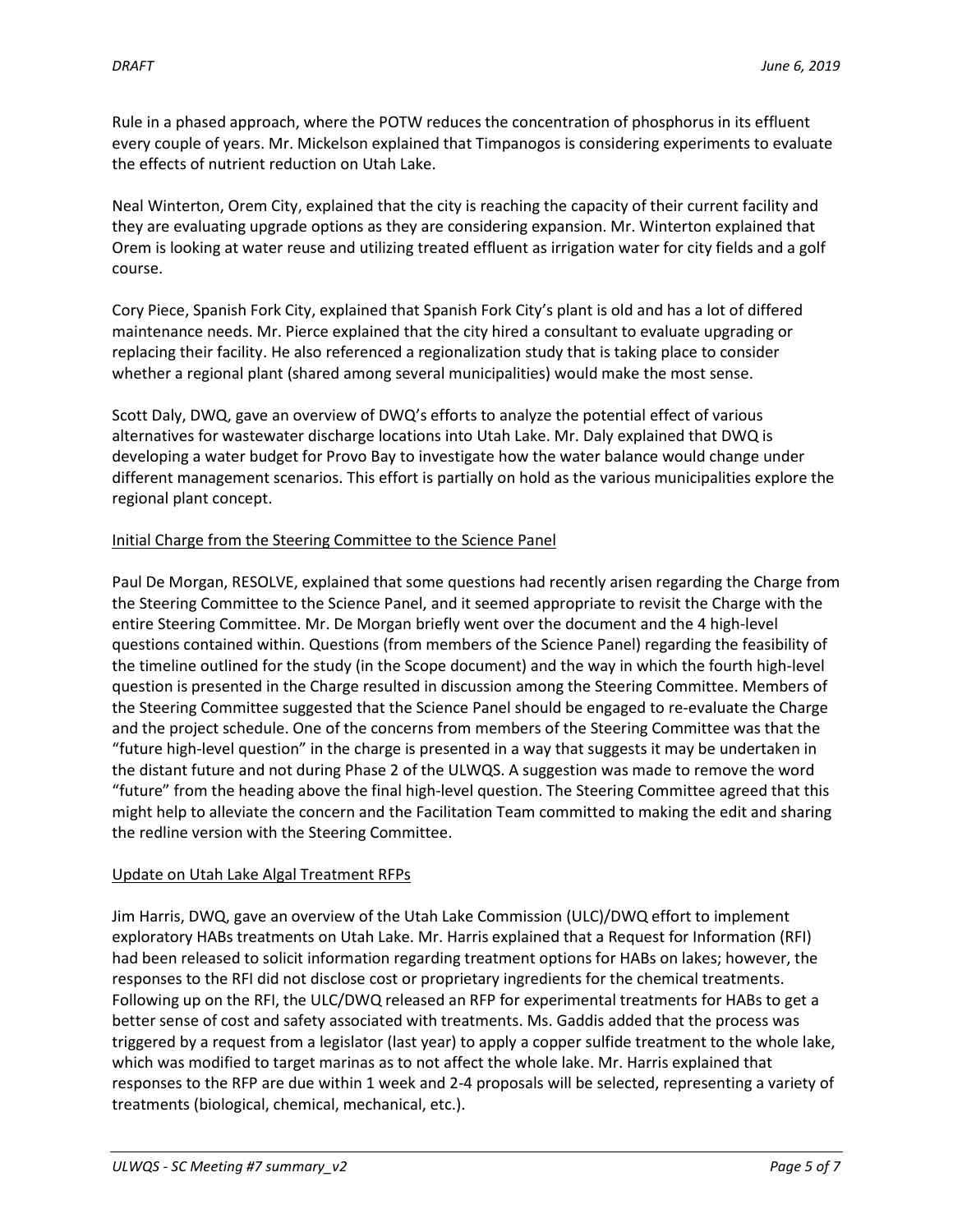## **IV. Public Comments**

David Richards, Oreo Helix Consulting: We have already come to figuring out "how clean is clean." A multi-metric index of biological integrity has been developed for Utah Lake looking at criteria for different species. By looking at each species' requirements, you can get a sense of whether or not the lake is clean enough. A report is available for review.

LaVere Merrit: when I got involved in Utah Lake 55 years ago a lot of people had a lot of questions. When I find out I am wrong about something, I am happy to accept that. Utah Lake is very resilient, but it is what it is. Not a strawberry, not a Tahoe, but it will stay what it is. It is a shallow, alkaline, slightly saline, eutrophic lake in a semi-arid region. The nutrient issue is a huge one because it is a unique situation. We attempt to analyze Utah Lake in the context of what has been done everywhere else. There is a significant amount of data that suggests that nutrients could be a moot issue on Utah Lake. Excited about the research and data collection. I'm not a dog in a manger, but we have a large challenge.

## **V. Participation**

## **Members of the Steering Committee:**

- Scott Bird, Utah County Stormwater Association Stormwater
- Craig Bostock, Utah County Health Department Public Health
- Sam Braegger, Utah Lake Commission Co-Chair (alternate to Eric Ellis)
- Chris Cline, US Fish and Wildlife Service Fish and Wildlife
- Erica Gaddis, Utah Division of Water Quality Co-Chair
- Juan Garrido, Springville City Municipal
- Heidi Hoven, National Audubon Society Conservation and Environment
- Chris Keleher, Utah Department of Natural Resources Recreation, Fishing and Sovereign Lands
- Rich Mickelson, Timpanogos Special Service District POTW
- Jay Olsen, Utah Department of Agriculture and Food Agriculture
- Cory Pierce, Spanish Fork City Municipal
- Dennis Shiozawa, Brigham Young University Academia
- Jesse Stewart, Utah Lake Water Users Association Ag/Water Rights/Water Users
- Neal Winterton, Orem City Municipal
- Gerard Yates, CUWCD Utah Lake Management

# **Alternate Members of the Steering Committee:**

- Laura Ault, Division of Forestry, Fire and State Lands Recreation, Fishing, and Sovereign Lands
- David Barlow, Timpanogos Special Service District POTW
- Jim Harris, Division of Water Quality
- Jon Hilbert, Jordan Valley Water Conservancy District Ag/Water Rights/Water Users
- Dave Norman, Lehi City Municipal
- Mike Rau, Central Utah Water Conservancy District Water Management of Utah Lake

# **Members of the ULWQS Science Panel**

Mitch Hogsett, Forsgren Associates, ULWQS Science Panel (acting Chair)

#### **Members of the Public:**